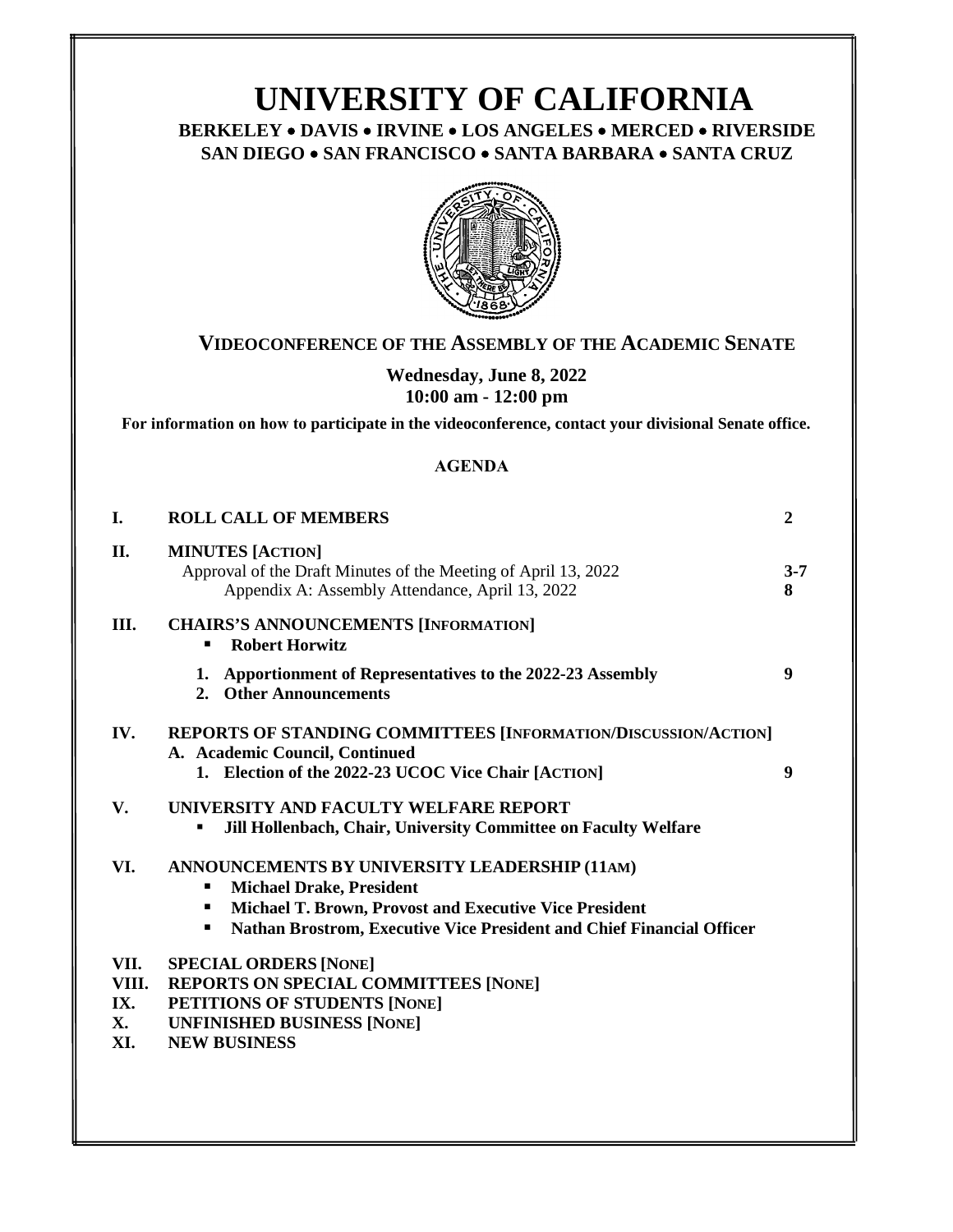#### **I. Roll Call**

#### **2021-22 Assembly Roll Call June 8, 2022**

#### **President of the University**: Michael Drake

**Academic Council Members**:

Robert Horwitz, Chair Susan Cochran, Vice Chair Ronald Cohen, Chair, UCB Richard Tucker, Chair, UCD Joanna Ho, Chair, UCI Jessica Cattelino, UCLA Chair LeRoy Westerling, Chair, UCM Jason Stajich, Chair, UCR Tara Javidi, Chair, UCSD Steven Cheung, Chair, UCSF Susannah Scott, Chair, UCSB David Brundage, Chair, UCSC Madeleine Sorapure, Chair, BOARS Andrea Kasko, CCGA Chair Daniel Widener, Chair, UCAADE John Kuriyan, Chair, UCAP Mary Lynch, Chair, UCEP Jill Hollenbach, Chair, UCFW Karen Bales, Chair, UCORP Kathleen McGarry, Chair, UCPB

**Berkeley** (5) Emily Ozer Nathan Sayre Martha Olney Rosemary Joyce Dean Toste

**Davis** (6) Javier Arsuaga Joe Chen Yufang Jin Hans-Georg Mueller Robert Powell Judith Van de Water

**Irvine** (4) Elliott Currie Michael Cooper Naomi Morrissette Bonnie Ruberg

**Los Angeles** (8) Carol Bakhos Hiram Beltran-Sanchez Nicholas Brecha Patricia Ganz William Hsu Ann Karagozian Eleanor Kaufman Shane White

**Merced** (1) Justin Yeakel

**Riverside** (2) Peter Chung David Biggs

- **San Diego** (5) Mariana Cherner Douglass Forbes Paoloa Cessi Virginia de Sa Kamau Kenyatta
- **San Francisco** (4) Stella Bialous Dyche Mullins Jae-Woo Lee Pamela Den Besten
- **Santa Barbara** (3) Cynthia Kaplan Daniel Montello Elizabeth Perez
- **Santa Cruz** (2) Patricia Gallagher Susan Strome

**Secretary/Parliamentarian** Andrew Dickson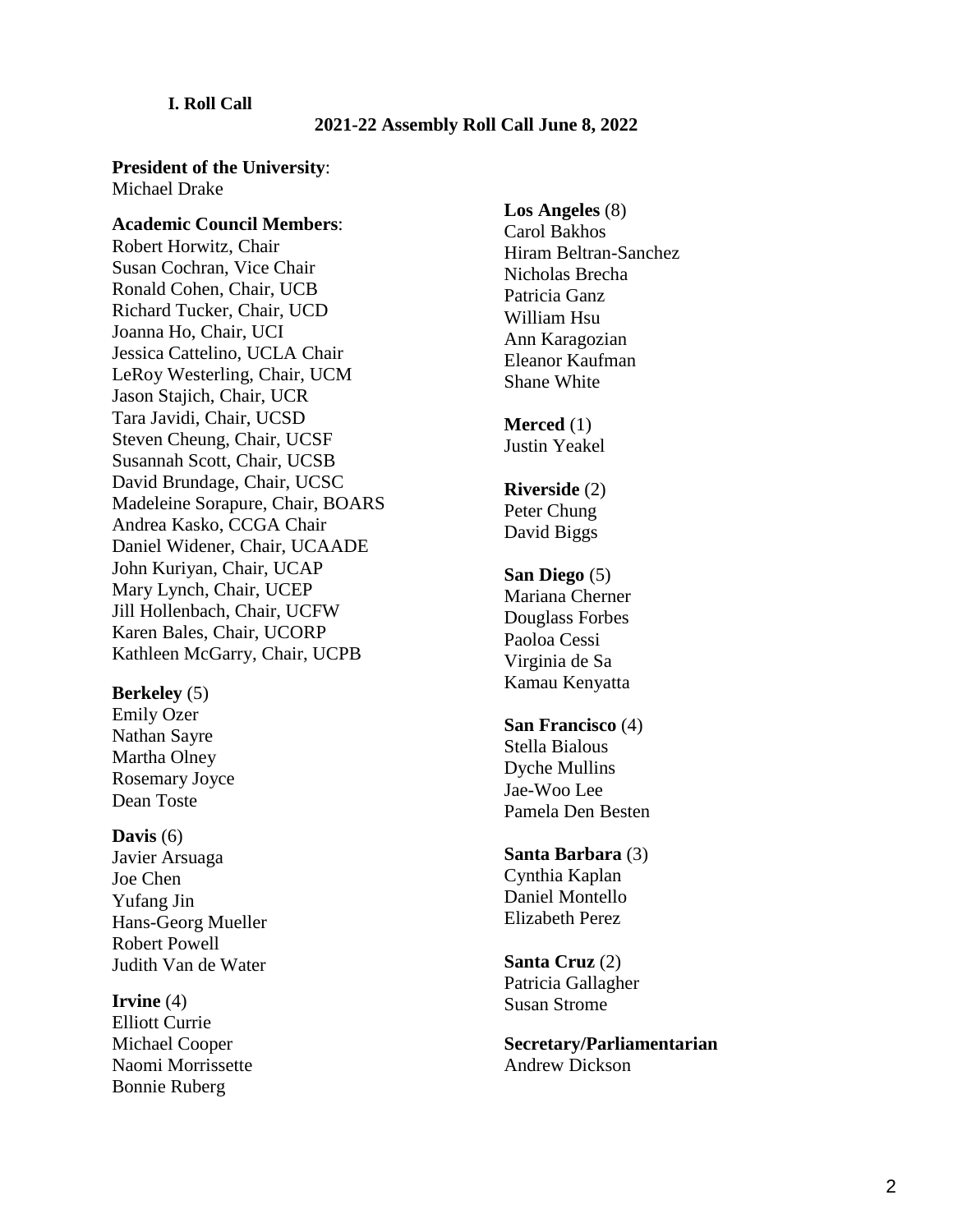# **UNIVERSITY OF CALIFORNIA ACADEMIC SENATE**

## **VIDEOCONFERENCE MEETING OF ASSEMBLY OF THE ACADEMIC SENATE**

#### **April 13, 2022**

# **MINUTES OF MEETING**

### **I. ROLL CALL OF MEMBERS**

Pursuant to the call, the Assembly of the Academic Senate met on Wednesday, April 13, 2022. Academic Senate Chair Robert Horwitz presided and called the meeting to order at 10:00 am. Senate Director Hilary Baxter called the roll of Assembly members and confirmed a quorum. Attendance is listed in Appendix A of these minutes.

## **II. MINUTES**

**ACTION: The Assembly approved the minutes of February 9, 2022.**

# **III. ANNOUNCEMENTS BY SENATE LEADERSHIP**

- **Robert Horwitz, Chair**
- **Susan Cochran, Vice Chair**

UC Health Affiliations: A Presidential Policy on Affiliations with Certain Healthcare Organizations is circulating for systemwide review. The policy requires UC Health affiliates to allow UC providers working in their facilities to counsel patients about all healthcare options, prescribe any necessary medications, and refer patients to any facility for care not provided by the affiliate. Senate leadership have asked the Office of Ethics, Compliance and Audit Services to develop a training video for new medical staff explaining how to file whistleblower complaints.

Innovation and Entrepreneurship: UCOP administrators announced at the Regents Special Committee on Innovation Transfer and Entrepreneurship agreements with the chancellors to maintain individual campus patent tracking systems and with UCOP to maintain a systemwide patent data warehouse, best practices inventory, and faculty legal support services.

Teaching Modality Recommendations: The Academic Council issued recommendations to Senate divisions about campus policies that mandate the recording of classes to accommodate disabled students and student demands for mandatory recording of classes post-pandemic. The Council also issued a letter responding to student calls for universal and permanent dual modality instruction post pandemic.

Systemwide Reviews: Following the systemwide reviews of BOARS's proposed revision to Senate Regulation 424.A.3 creating an A-G ethnic studies requirement for freshman admission to UC and UCAF's recommendations concerning the freedom of campus academic departments to issue or endorse statements on political issues in the name of the department, Council asked BOARS and UCAF for additional consideration of those respective proposals.

# **III. REPORTS OF STANDING COMMITTEES**

# **A. Academic Council**

**1. Proposed Memorial to the UC Regents**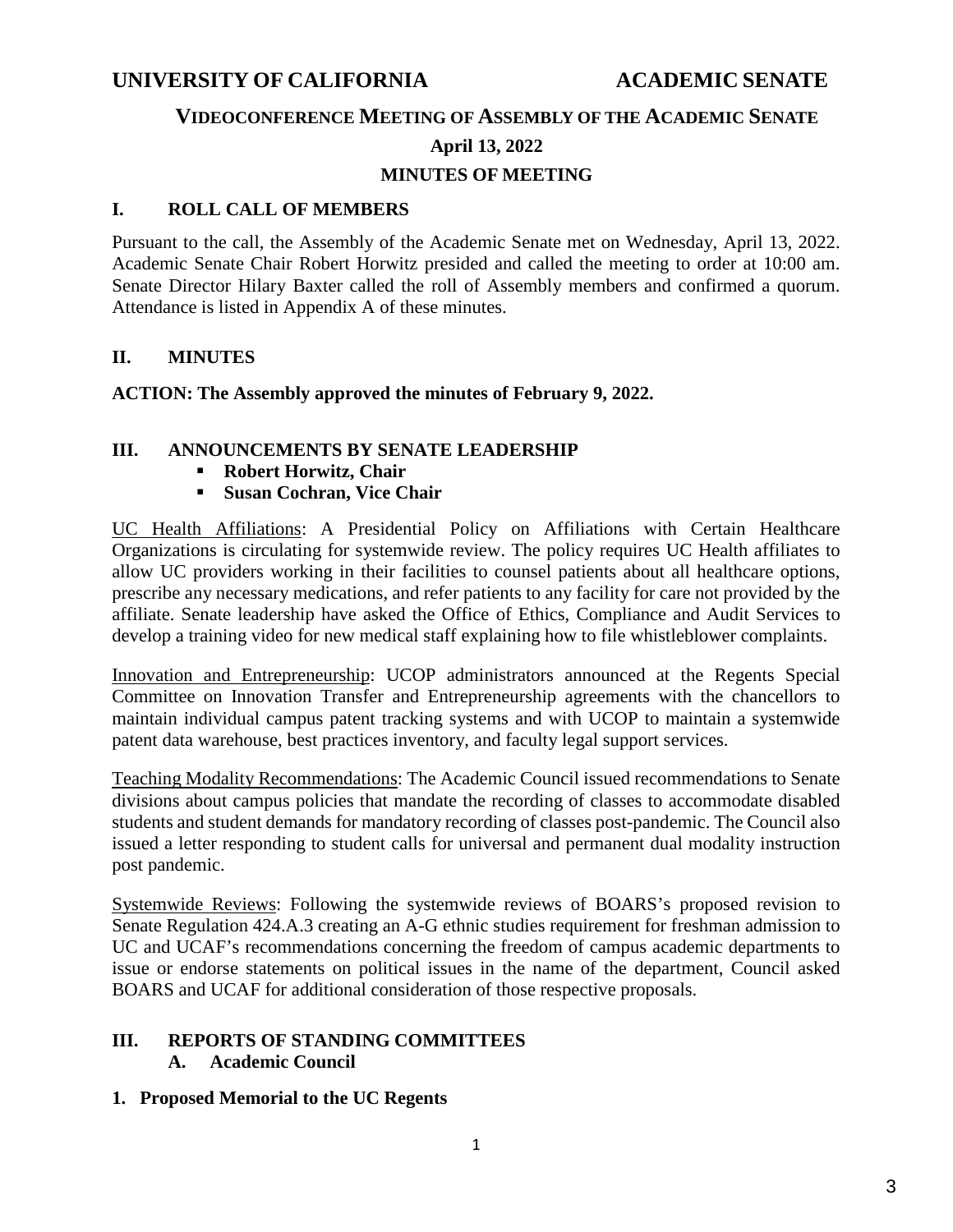The Assembly continued its February discussion of a proposed Memorial to the UC Regents. The Academic Council approved the Memorial in December and recommend to the Assembly that it initiate a systemwide faculty ballot on the Memorial in accordance with Senate Bylaw 90. The Memorial reads: "The University of California Academic Senate petitions the Regents for investments in UC's infrastructure that will reduce on-campus fossil fuel combustion to 5% of current levels by 2030**.**"

Bylaw 90 specifies that the Assembly may initiate Memorials to the Regents on matters of universitywide concern and that Memorials approved by the Assembly shall, within sixty calendar days of approval, be submitted by the Secretary/Parliamentarian of the Senate to an electronic ballot of all voting members of the Senate. If a majority of the voting members approve the proposed Memorial, the Assembly will forward it to the President for transmission to the Regents, as provided for in Regents Bylaw 40.1.

Statements for and against the Memorial, and rebuttals to those statements, were submitted to the Assembly prior to the meeting. Chair Horwitz asked UCSD Professor Eric Halgren to present the "pro" arguments and UCSB Senate Chair Susannah Scott to present the "con" arguments.

Professor Halgren noted the University's inadequate response to a climate crisis that requires immediate reductions in emissions. UC emissions have barely changed since 2013 and are increasing for some campuses. The University has a responsibility to lead society's response to the climate crisis, but its Carbon Neutrality Initiative depends on purchased carbon offsets and waste-generated methane, strategies that allow UC to avoid real reductions. The Memorial focuses the University on going beyond carbon offsets to real reductions and positions it as a leader in implementing real solutions.

Professor Scott noted that the pro argument suggests that the University has done nothing to reduce emissions, but UC reduced Scope 1 and 2 emissions by 25% over the pre-pandemic decade, even as the University grew. UC should continue to address the climate crisis in a thoughtful and pragmatic way. It would not be feasible to reduce emissions to 5% of current levels by 2030, given that such a reduction cannot be achieved without immediately replacing all of UC's natural gas co-generation plants at an estimated cost of \$5 billion, an investment that would consume all infrastructure resources available to the University over the next several years and prevent campuses from addressing other critical deferred maintenance and capital investment needs. Campuses would be better served by an achievable goal and a plan that allows each to prioritize local needs in working toward the goal of net zero emissions.

Individual Assembly members cautioned against asking the Regents to undertake a high risk effort to meet an unachievable goal, and expressed concern about the opportunity cost of seeking a 95% reduction when campuses have many pressing infrastructure needs. They warned that such concerns may lead the Memorial to fail a UC-wide faculty vote, and also noted that the vote should be informed by campus-based research about what it will take to replace co-gen plants.

Other members noted that the Memorial signals the urgency of the climate crisis to the Regents and defines an aspirational "stretch goal" that will stimulate movement toward emissions reduction. The Senate should communicate the importance of this goal and not let perfection be the enemy of the good. Members also noted that the State's budget surplus positions the University to request additional one-time fund for electrification. Members noted that it would be hypocritical for UC to speak out on the climate crisis but decline to reduce emissions **itself** because it is too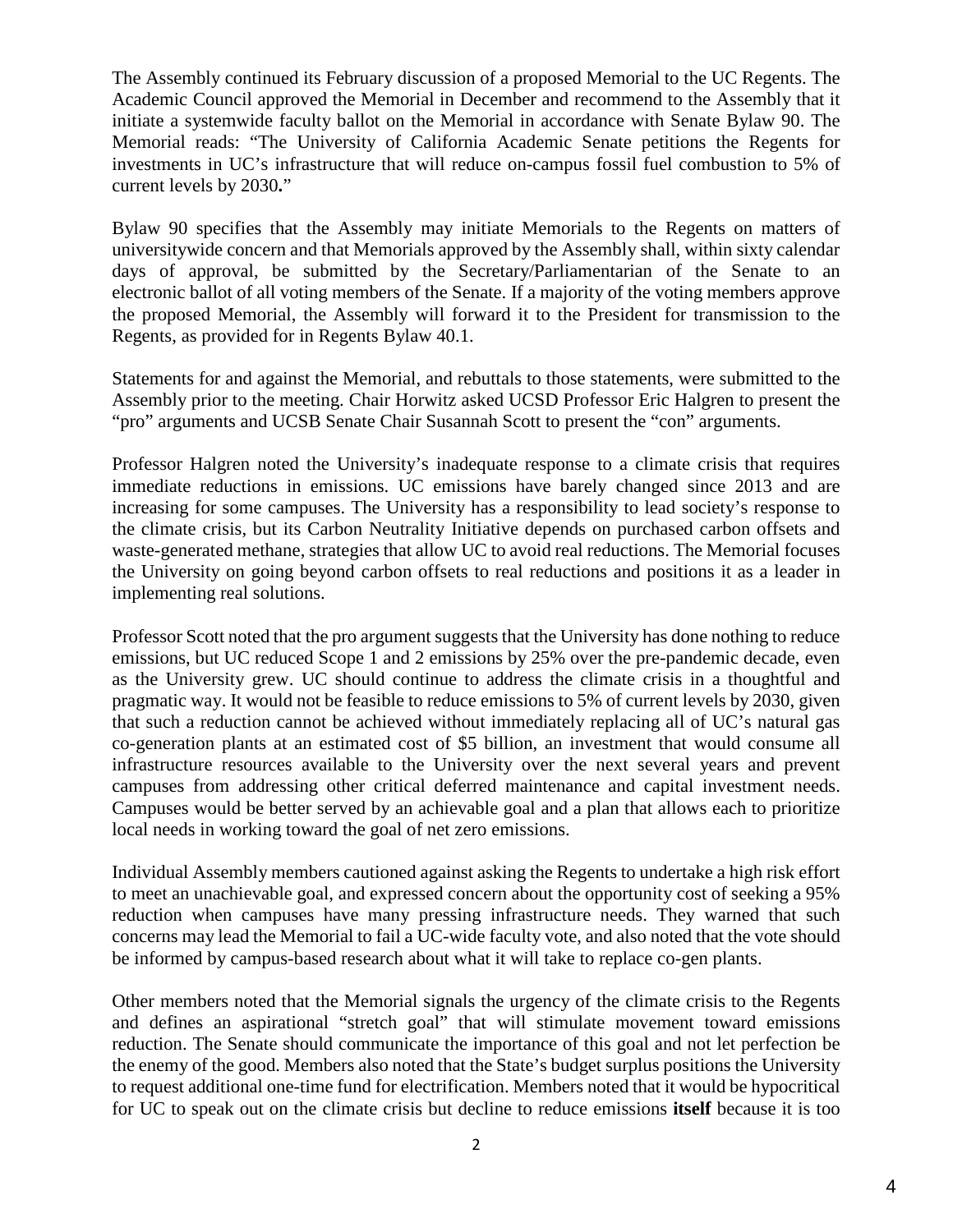expensive, and without a formal commitment to a specific goal, campuses will continue to invest in fossil fuel infrastructure. Members emphasized that UC should look beyond the short-term costs of change and consider the long-term costs of inaction.

Assembly members asked colleagues with concerns about the 95% goal to suggest a more realistic and practical target. It was suggested that a 60% reduction would be more achievable by 2030, and that adding five years to the 95% goal would be more pragmatic.

**MOTION: A motion was made and seconded to amend the proposed Memorial to read as follows: "The University of California Academic Senate petitions the Regents for investments in UC's infrastructure that will reduce on-campus fossil fuel combustion by 60% of current levels by 2030 and by 95% of current levels by 2035."** 

A friendly amendment was proposed and accepted to add "at least" to the text before "60%." Assembly members noted that the climate crisis is urgent and the Senate has a narrow window of opportunity to get the attention of the Regents and the State. Individual members questioned the rationale for the new goal of 60%. Others expressed support for what they characterized as a similarly ambitious but more achievable goal. It was noted that the pro and con arguments will be revised for the Memorial voting package that is sent to the Senate divisions.

**ACTION: The motion to amend passed 49-1.** 

#### **MOTION: A motion was made and seconded to close debate. ACTION: The motion passed 40-6.**

**MOTION: A motion was made and seconded to forward to the divisions for a Senate faculty vote the following Memorial: "The University of California Academic Senate petitions the Regents for investments in UC's infrastructure that will reduce on-campus fossil fuel combustion by at least 60% of current levels by 2030 and by 95% of current levels by 2035."**

**ACTION: The motion passed 46-1** 

# **IV. ANNOUNCEMENTS BY SENIOR UNIVERSITY LEADERS**

- **Michael Drake, President**
- **Michael T. Brown, Provost and Executive Vice President**
- **Nathan Brostrom, Executive Vice President and Chief Financial Officer**

Campus Safety: As part of the new UC Community Safety Plan, campuses were asked to submit individual proposals for a tiered response model that will match a call for service to the appropriate type of response and responder. UCOP is organizing small groups to discuss best practices from the submitted plans.

Pandemic: The University is monitoring the progress of new COVID-19 variants, but there are positive signs. One is that the hospitalization rate of patients with a primary diagnosis of COVID at UC facilities has declined to their lowest level in two years.

Credit Monitoring: The University has extended free credit monitoring and identity theft protection services offered through Experian for an additional two years for all employees.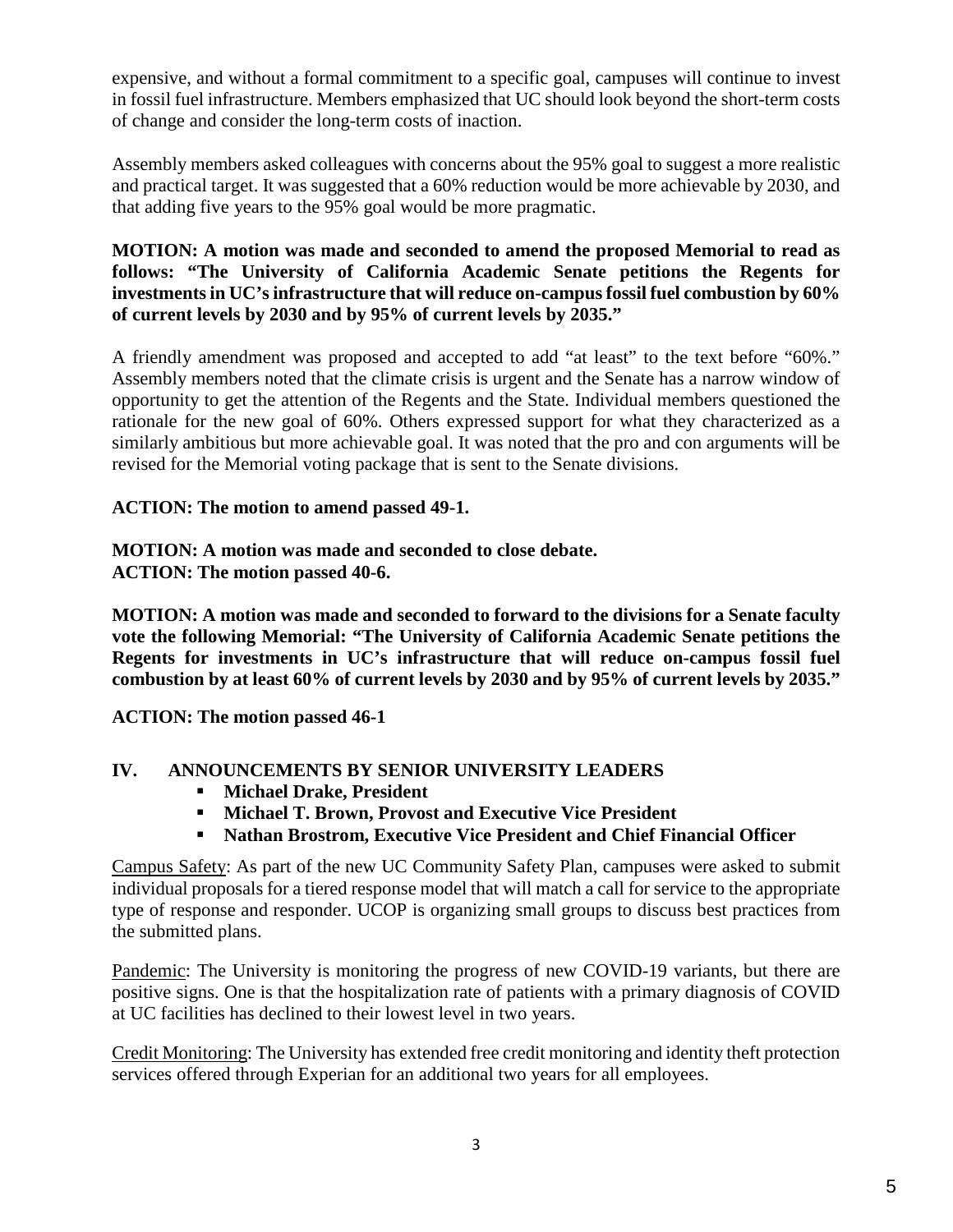GSR Unionization: UC had productive and respectful contract negotiations with the UAW, the union representing graduate student researchers. The parties agreed that the union will include students who are UC employees paid through university research funds and grants and who provide a "service" to the University.

Budget: The 2022-23 state budget funds a 5% base budget increase, 6,230 new enrollments, and the buy-down of nonresident enrollment at three campuses. It also includes one-time funding for capital projects related to energy efficiency, seismic upgrades, and deferred maintenance. UC is working with the state to identify additional funding opportunities within the \$17 billion budget surplus for capital priorities, and to encourage funding of past unfunded enrollments. The Governor will also announce a budget compact with UC that provides 5% annual base budget increases for five years. In exchange, UC will work on shared goals around graduation rates, equity gaps, and affordability. President Drake said the work of the faculty as researchers and teachers directly impacts public perceptions of the University and in turn the public's willingness to fund the University.

COVID Impacts: The Working Group on Mitigating COVID-19 Impacts on Faculty has submitted its final report to Provost Brown. The report asks campuses to incorporate Achievement Relative to Opportunity principles in the merit and promotion process to recognize research challenges faculty experienced during the pandemic.

# *Q and A*:

 $\triangleright$  How can the University manage student growth thoughtfully and sustainably so it does not hurt academic quality? Would UC consider building a new campus to help absorb growth?

President Drake noted that demand for a UC education is increasing, and the University is challenged to support the priorities of affordability, access, and excellence simultaneously. UC's plan to add 20,000 students over the next decade also acknowledges the need to add faculty, staff, and infrastructure to support them. CFO Brostrom added that the University and state do not have the resources to build a new campus; however, UC is looking at partnerships with other colleges and universities as a more viable source of space.

 $\triangleright$  How should the University approach in-person, hybrid, and online modalities in its undergraduate and graduate programs?

President Drake said this is a question for faculty to ask themselves and their colleagues, but that he believes that the future of education will include a mix of modalities and that technology can create additional educational opportunities and add capacity without changing the fundamental nature of a UC education. He suggested that ten percent online is achievable in the near future.

 $\triangleright$  Carbon neutrality is not a long-term solution to climate change. How can the University move beyond its carbon neutrality goals to a carbon free future?

The University plans to achieve carbon neutrality by 2025 on its way to achieving a fossil fuel free future a decade later. Provost Brown added that the federal Infrastructure Investment and Jobs Act includes \$8 billion to support clean energy hubs across the country, including research and development at universities like UC.

## **V. REPORTS OF STANDING COMMITTEES A. Academic Council (CONTINUED)**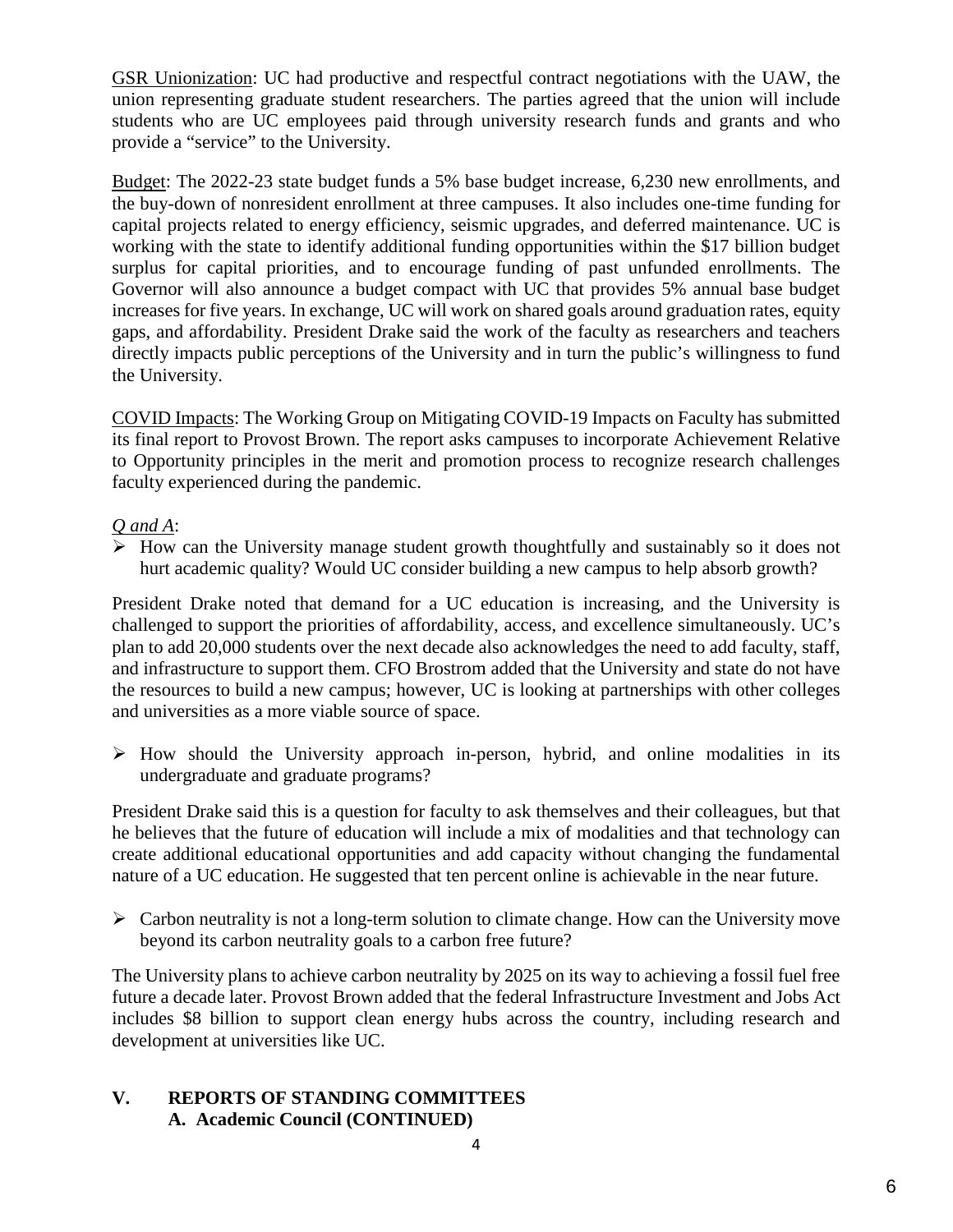## **1. Nomination and Election of the Vice Chair of the 2022-23 Assembly**

Chair Horwitz introduced James Steintrager, UC Irvine Professor of English, Comparative Literature, and European Languages and Studies, and the Academic Council's nominee for 2022- 23 Assembly vice chair and 2023-24 chair of the Academic Council. At Chair Horwitz's invitation, Professor Steintrager made a statement regarding his background, qualifications, and priorities, and then briefly left the meeting. Chair Horwitz asked for any additional nominations from the floor, and hearing none, asked for any objections to Professor Steintrager's nomination. Hearing none, he asked for a motion to approve his election. Hearing the motion and a second, Assembly voted to elect James Steintrager as 2022-2023 Assembly vice chair and 2020-2021 vice chair of the Academic Council.

## **ACTION: The Assembly voted to elect James Steintrager vice chair of the 2022-23 Assembly.**

#### **2. Ratification of the 2022 Oliver Johnson Award**

Chair Horwitz stated that the Oliver Johnson Award for Distinguished Senate Service is presented every other year to a Senate member or members in recognition of lifetime service to the Academic Senate, outstanding and creative contributions to faculty governance, and exceptional abilities in working with different University constituents. The award is governed by procedures adopted by the Academic Council, in which each Senate division is asked to nominate a candidate and the University Committee on Committees selects two names to forward to Council. Council then selects an awardee or awardees from the two nominations it receives, and asks the Assembly to ratify the choice. This year, Council voted to honor UC Riverside Professor Emeritus of Entomology Dan Hare.

## **ACTION: The Assembly ratified the nomination of Professor Hare as the 2022 recipient of the Oliver Johnson Award.**

- **VI. SPECIAL ORDERS**
	- **A. Consent Calendar [NONE]**
- **VII. NEW BUSINESS [None]**
- **VIII. SPECIAL ORDERS [None]**
- **IX. UNIVERSITY AND FACULTY WELFARE REPORT [None]**
- **X. REPORTS ON SPECIAL COMMITTEES [None]**
- **XI. PETITIONS OF STUDENTS [None]**
- **XII. UNFINISHED BUSINESS [None]**

The meeting adjourned at 1:00 pm Minutes Prepared by: Michael LaBriola, Assistant Director, Academic Senate Attest: Robert Horwitz, Academic Senate Chair

Attachments: Appendix A – Assembly Attendance Record, Meeting of April 13, 2022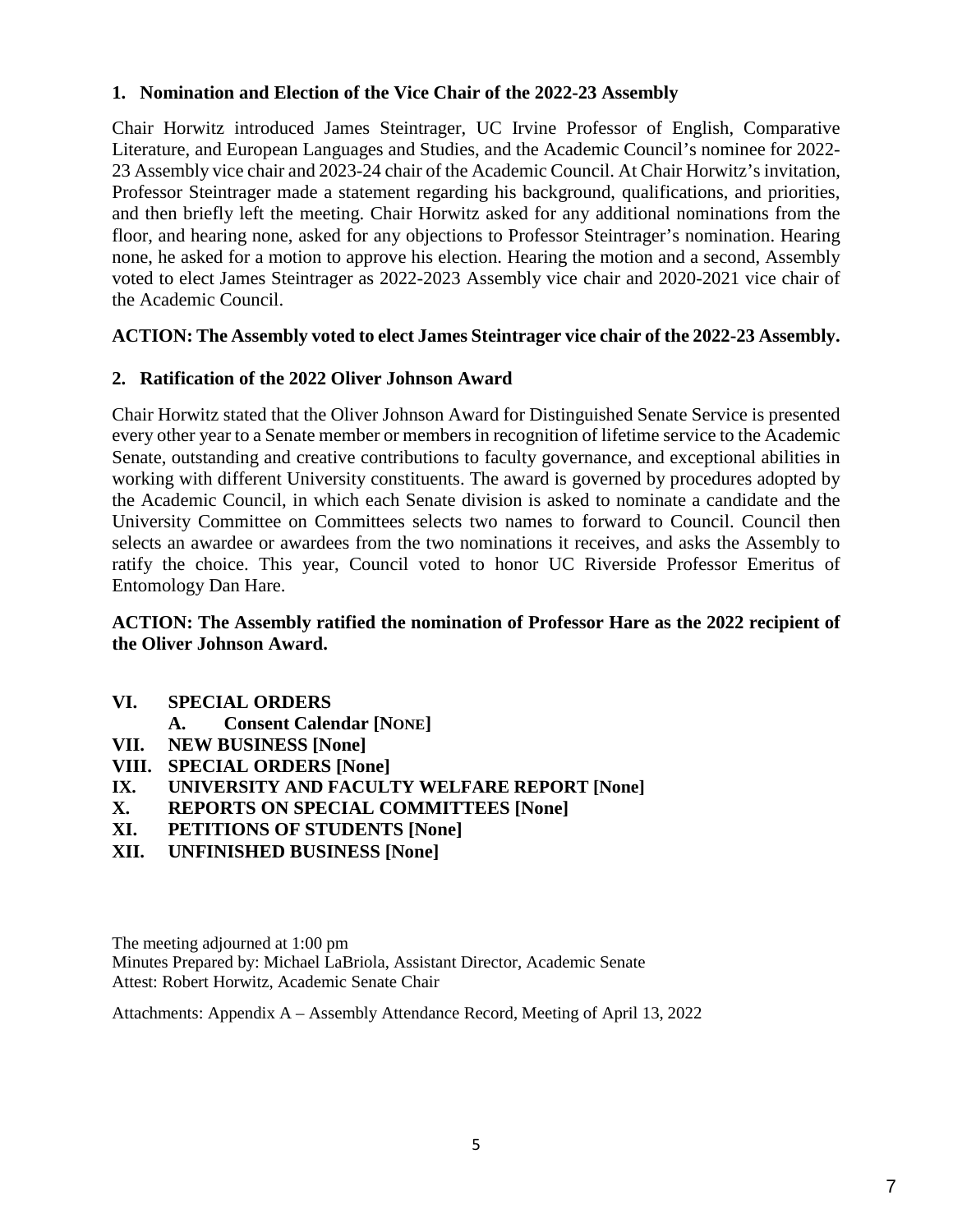#### **Appendix A – 2021-2022 Assembly Attendance Record, Meeting of April 13, 2022**

**President of the University**: Michael Drake

**Academic Council Members**: Robert Horwitz, Chair Susan Cochran, Vice Chair Ronald Cohen, Chair, UCB Richard Tucker, Chair, UCD Joanna Ho, Chair, UCI Jody Kreiman, UCLA Chair LeRoy Westerling, Chair, UCM Jason Stajich, Chair, UCR Tara Javidi, Chair, UCSD Steven Cheung, Chair, UCSF Susannah Scott, Chair, UCSB David Brundage, Chair, UCSC Madeleine Sorapure, Chair, BOARS Andrea Kasko, CCGA Chair Daniel Widener, Chair, UCAADE (absent) John Kuriyan, Chair Mary Lynch, Chair, UCEP Jill Hollenbach, Chair, UCFW Karen Bales, Chair, UCORP Kathleen McGarry, Chair, UCPB

**Berkeley** (5) Mary Ann Smart (alt for Emily Ozer Nathan Sayre Martha Olney Rosemary Joyce Dean Toste

#### **Davis** (6)

Javier Arsuaga Joe Chen Yufang Jin Hans-Georg Mueller (absent) Robert Powell Judith Van de Water

**Irvine** (4) Elliott Currie Michael Cooper Naomi Morrissette Bonnie Ruberg

**Los Angeles** (8)

Carol Bakhos Hiram Beltran-Sanchez Nicholas Brecha Patricia Ganz (absent) William Hsu (absent) Ann Karagozian Eleanor Kaufman Shane White

**Merced** (1) Justin Yeakel

**Riverside** (2) Peter Chung David Biggs

**San Diego** (5) Mariana Cherner (absent) Douglass Forbes Paoloa Cessi Virginia de Sa Kamau Kenyatta (absent)

**San Francisco** (4) Stella Bialous Dyche Mullins (absent) Jae-Woo Lee Pamela Den Besten

**Santa Barbara** (3) Cynthia Kaplan Daniel Montello Elizabeth Perez

**Santa Cruz** (2) Patricia Gallagher Susan Strome

**Secretary/Parliamentarian** Andrew Dickson